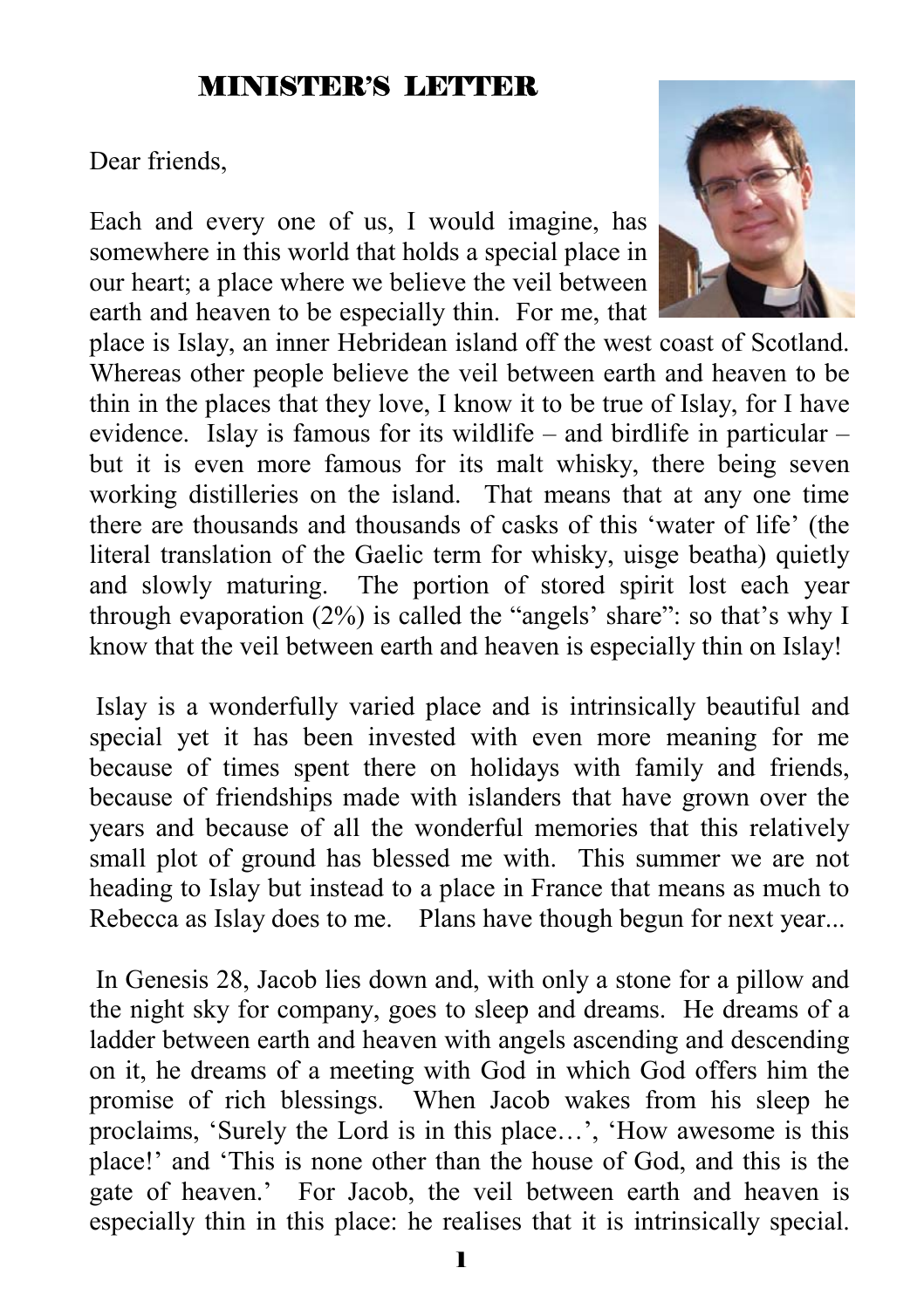He puts down his pillow as a marker, anoints it with oil, gives the place a new name, 'Bethel' ('the house of God') and vows to return. Years later, guided by God, Jacob (now with family) does indeed return to Bethel and builds an altar to God (ch35). A place that Jacob already knew to be special no doubt became invested with even more meaning for him because of what happened there, because of what he experienced there.

In theology (don't be scared of the word, it's a good one – it simply means 'words about God') there are at least two schools of thought about the significance of place. One is that a place can be inherently special and even sacred because it is God-given and therefore full of divine meaning. The other is that a place only becomes important because of what happens there: it is that which makes a place holy or sacred. The story of Jacob's dream at Bethel suggests to me that both views are correct. Jacob recognises the place to be inherently special – possibly reasoning that he would not have had such a dream there if it were not so – but makes it more so because of what he does there.

 I hope that this summer you will have had the chance to return to places that are special to you or, if not, that you have been opened to the possibility of the veil between earth and heaven being especially thin somewhere else. I hope too that we return from the summer months refreshed and renewed, ready to ensure that the sacred place that we call 'church' becomes even more sacred by our actions in that place.

With every blessing,

### *Paul*

### PUZZLE CORNER ANSWERS

———— < 0 > ————

Solution to the Double Puzzle from last month's Newsletter.

The words were:

**FLOWER, STONE, SIXTY, WORSE, ROMAN, TWAIN, UNITE, TODAY**

The verse was:

**Extortion turns a wise man into a fool (Eccl.7:7 NIV)**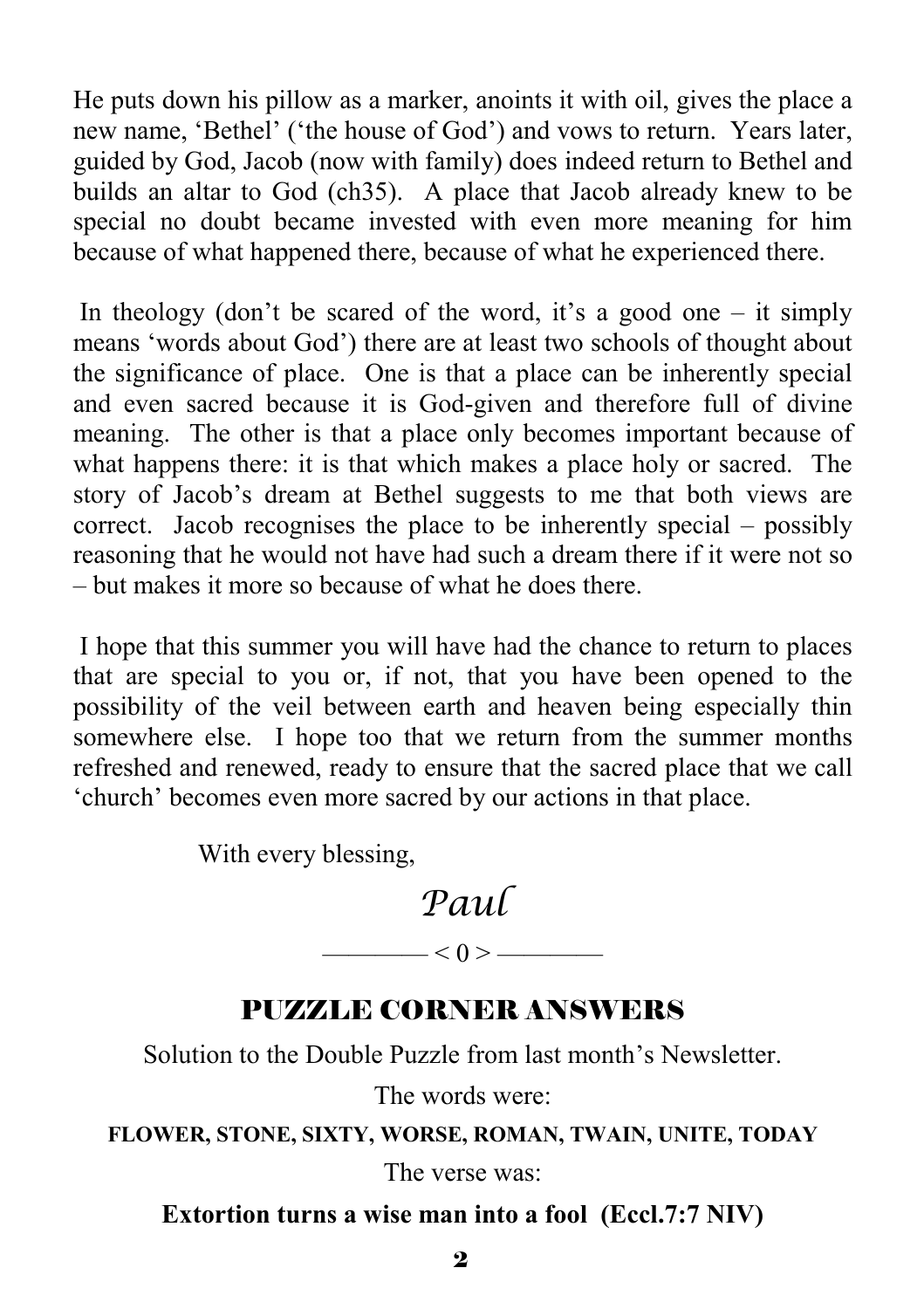### AFTERNOON BIBLE STUDY

As members of the Methodist Church our membership card says that we are called to: **learning and caring**, through Bible study and meeting for fellowship, so that we may grow in faith and support others in their discipleship. With this in mind between 6-8 of us gathered each Tuesday afternoons in June to explore and discuss Bible passages. Under the leadership of Mr David Eagle who enthused us to look at different aspects of the parables of the good Samaritan, the rich fool, the Pharisee and the tax collector and the prodigal son. We were blessed to be able to refer to several books from the Church Library especially 'The lost art of forgiving' by Johann Christoph Arnold, Corrie Ten Boon's 'The Hiding Place' has a moving passage on forgiveness and Henri Nouwen's 'Return of the prodigal son', all relating to the biblical passages which were being discussed.

These are some of the comments*:* 

- ♦ *I feel that I now know a bit more about these familiar parables, even though I have done this in House groups before, it has meant something different this time.,*
- ♦ *The lunch time Bible Study has provided fellowship and time to explore passages of the Bible to further our knowledge and understanding, in a quiet and peaceful environment where everyone has the opportunity to contribute, with the excellent leadership of David Eagle.*
- ♦ *This has been a most valuable, helpful and informative course, friendly and unthreatening. Having learned to use some of Jesus' teaching from certain parables in our daily living, we must thank David for his patient leading of the group.*
- ♦ *From being a sceptical onlooker I became a willing participant, at ease with the group and particularly with David.*
- ♦ *It's been helpful to me giving me a new insight into the parables.*
- ♦ *It's surprising what can be extracted from what seems a simple passage.*

 We are very grateful to David for giving up his time to lead this study, for drawing us together as a group and for the time of fellowship over sandwiches. We are hoping to resume in September. Please join us.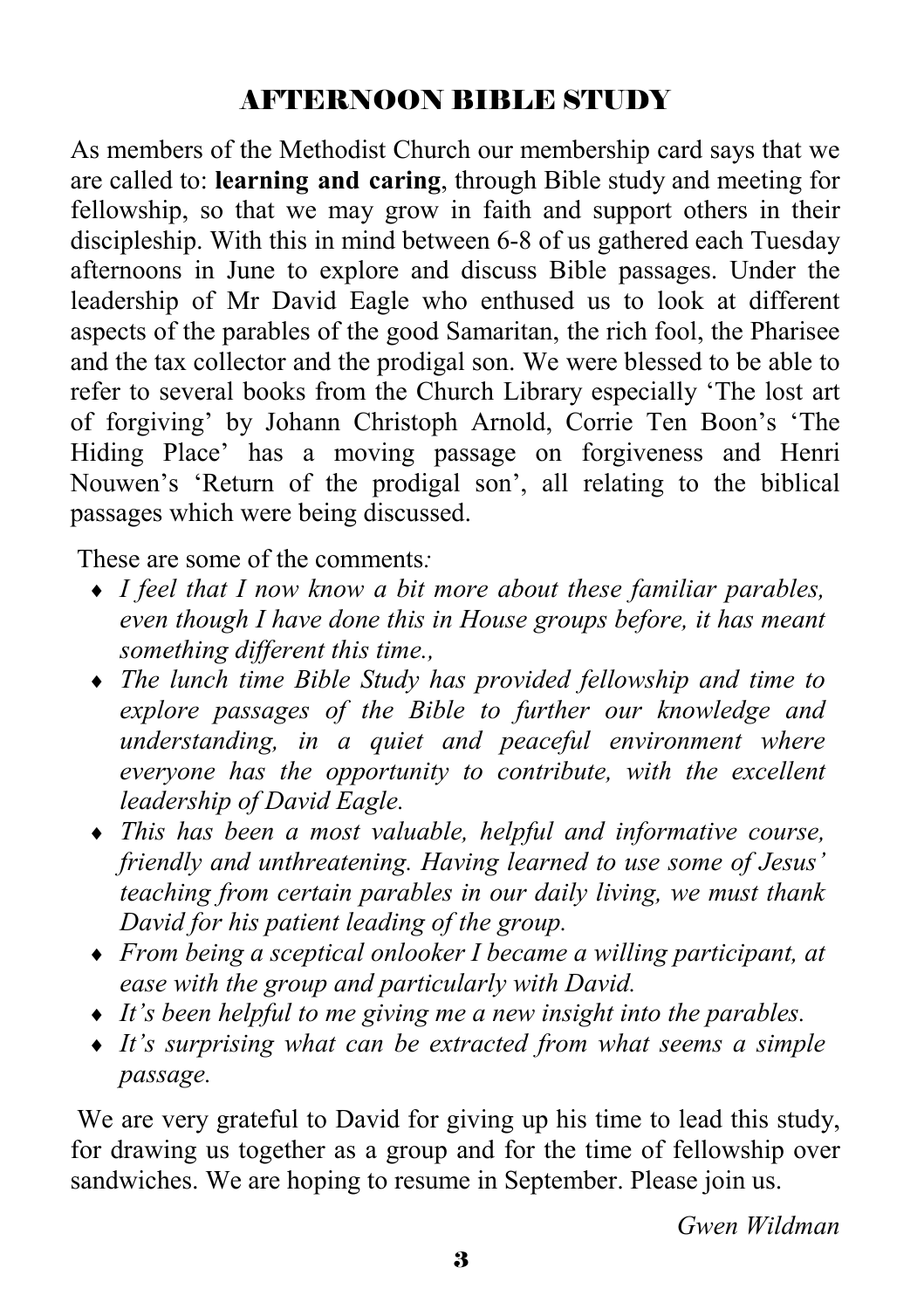# Afternoon Tea

Raising awareness of the crisis in Burma



# On Sunday 12th July 3pm until 5pm At Martin Way Methodist Church

All monies raised will be split between 'Christian Solidarity Worldwide' and 'Partners Relief & Development'; both Charities are providing help to the people of Burma.

Please come along and join us for a relaxing afternoon.

More information from Joyce Plant and Abby Herring



**Hope to see you there.**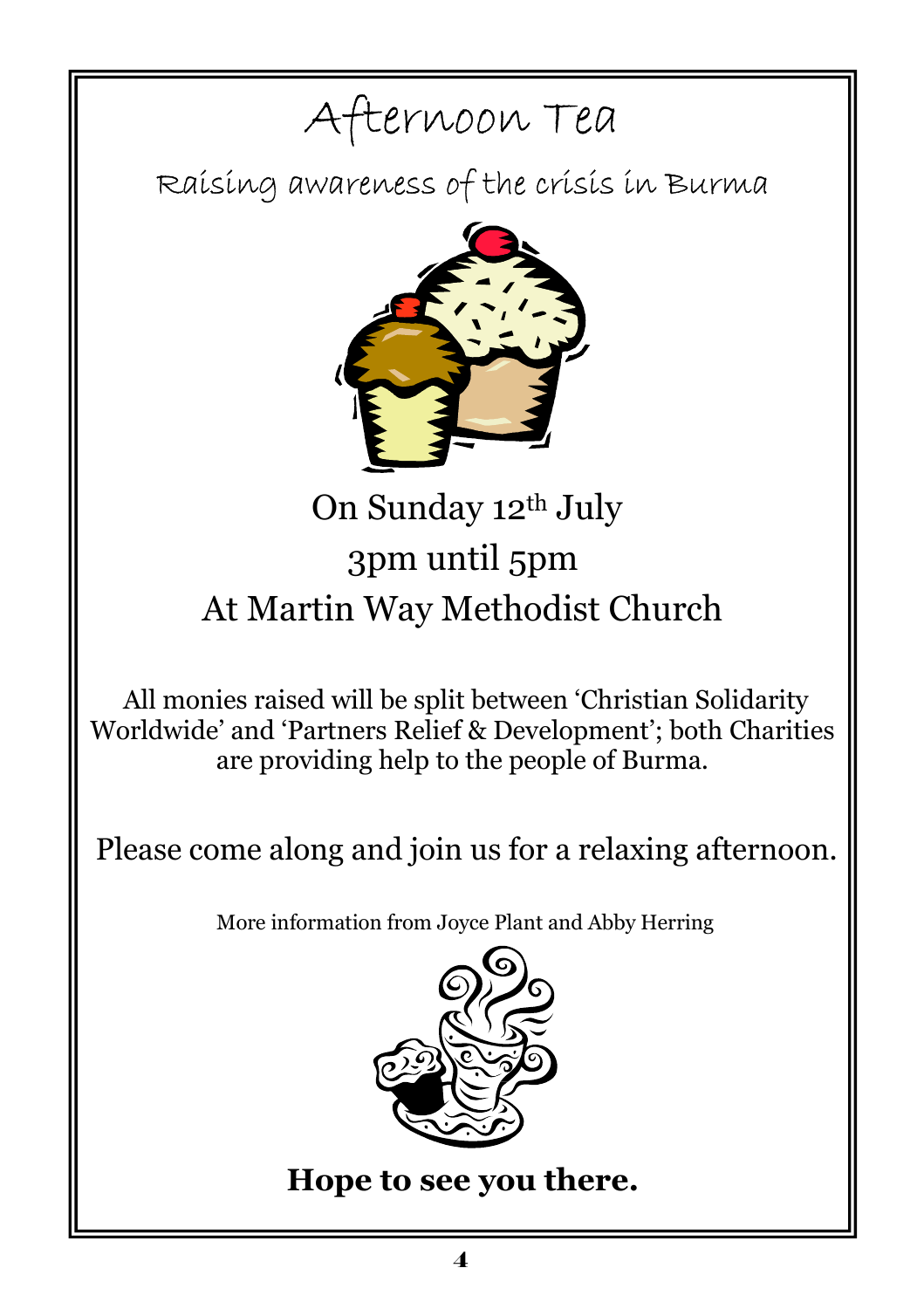| <b>Free Burma Rangers</b>                                                                                                                                                                                                 | Love each other<br>Unite for freedom, justice and peace<br>Forgive and don't hate each other<br>Pray with faith, act with courage<br>Never surrender |  |
|---------------------------------------------------------------------------------------------------------------------------------------------------------------------------------------------------------------------------|------------------------------------------------------------------------------------------------------------------------------------------------------|--|
| www.freeburmarangers.org                                                                                                                                                                                                  |                                                                                                                                                      |  |
| FBR REPORT: Burma Army and<br>DKBA mortars land in Thailand as<br>attacks on Karen people continue<br>in Ler Per Her refugee camp area<br>Karen State, Burma<br>12 June, 2009                                             |                                                                                                                                                      |  |
| <b>KEY DEVELOPMENTS</b>                                                                                                                                                                                                   |                                                                                                                                                      |  |
| • Villagers continue to flee and<br>thousands remain displaced as<br>attacks intensify against Karen<br>villagers and resistance in Pa-an<br>District<br>• Mortars fired by the Burma Army<br>the Democratic Karen<br>and |                                                                                                                                                      |  |

Buddhist Army (DKBA) landed in Thailand on June 8 and 9.

• Intensity of fighting at the frontline increased on June 12 in the Karen National Liberation Army (KNLA), 21st battalion area.

 Villagers continue to flee and thousands remain displaced as attacks intensify against Karen villagers and resistance in Pa-an District, central Karen State, eastern Burma. seven mortars fired by the Burma Army and the DKBA landed in Thailand, according to reports received by the Free Burma Rangers. Three mortars landed close to Ta Zu Nya, opposite a position held by the KNLA, the resistance force of the Karen National Union (KNU). Four landed close to Mae Salik village in Tha Song Yang province, Tak district, western Thailand.

 The fighting at the frontline increased at the KNLA 21st battalion area (opposite Mae Salik village). The Burma Army and DKBA continuously mortared the area and are reportedly planning to attack KNLA 22 and 101 battalion areas opposite Mae Salik. Some 200 mortars landed in the areas under attack. 60mm, 75mm and 32mm shells were fired.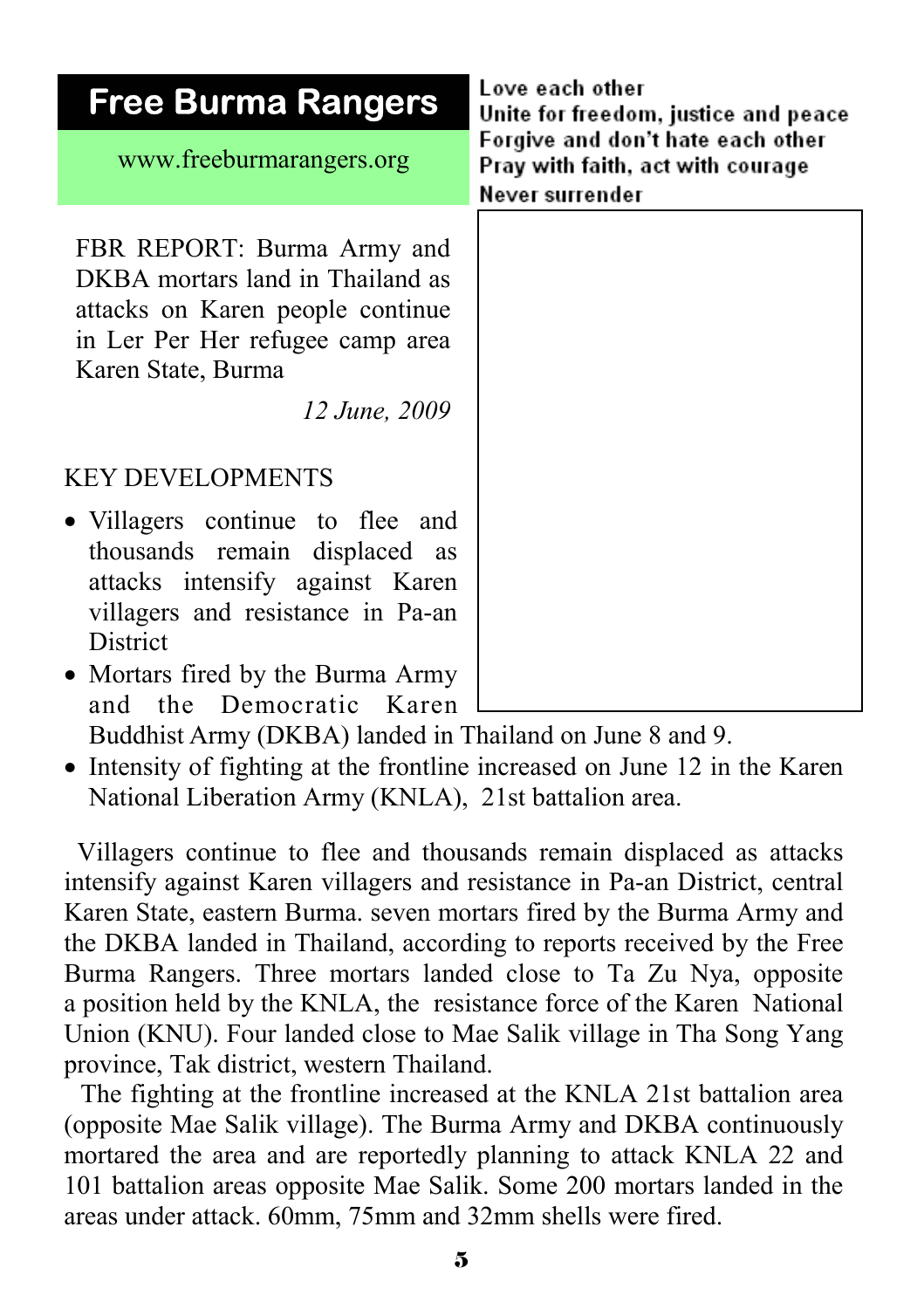The Burma Army and DKBA attacked the KNLA 22 and 101 battalion areas and rained 20 mortars on the area. The KNLA resisted this attack and drove them back a short distance. The DKBA Special Tactical Command led by Ner Kha Mwe brought up more soldiers for continuing attacks on this area.

 In total there are reported to be some 3,521 people who have fled across the border to U Thu Hta, Noh Bo, Mae Salik and Mae Salik Noi (Kray Hta) in Thailand as a result of the fighting. The attacks on Ler Per Her and the surrounding area began on June 5 with most leaving Ler Per Her Internally Displaced People camp by June 7.

 Relief efforts are being coordinated in Thailand by the Karen Refugee Committee with assistance from FBR, Partners Relief and Development and other NGOs. FBR and Partners have sent in clothing, medical supplies, food and blankets. The Thailand Burma Border Consortium has also provided food, shelter, cooking implements, blankets and other relief supplies to those displaced. Medicine is also being provided by some Thai authorities in cooperation with medical treatment by Karen medics.

 The Burma Army battalions involved are Light Infantry Division 22 of Tactical Operations Command 222, Light Infantry Battalions 201, 202, 203, 205, 210 and Infantry Battalion 81. LIBs 338 and 339 remain at their base camps. There are ten battalions in each Military Operations Command with usually only seven deployed. There are ten battalions in each LID and approximately 120 to 150 soldiers in each Burma Army battalion. The DKBA is armed with 61mm, 81mm, and 82mm mortars, and .5 machine guns. The aim of the DKBA is to displace villagers who resist their control, control additional territory and crush KNU resistance in their areas.

 The Free Burma Ranger's mission is to provide hope, help and love to internally displaced people inside Burma, regardless of ethnicity or religion. Using a network of indigenous field teams, FBR reports on human rights abuses, casualties and the humanitarian needs of people who are under the oppression of the Burma Army. FBR provides medical, spiritual and educational resources for IDP communities as they struggle to survive Burmese military attacks.

 For more information, visit the Free Burma Ranger's website at www.freeburmarangers.org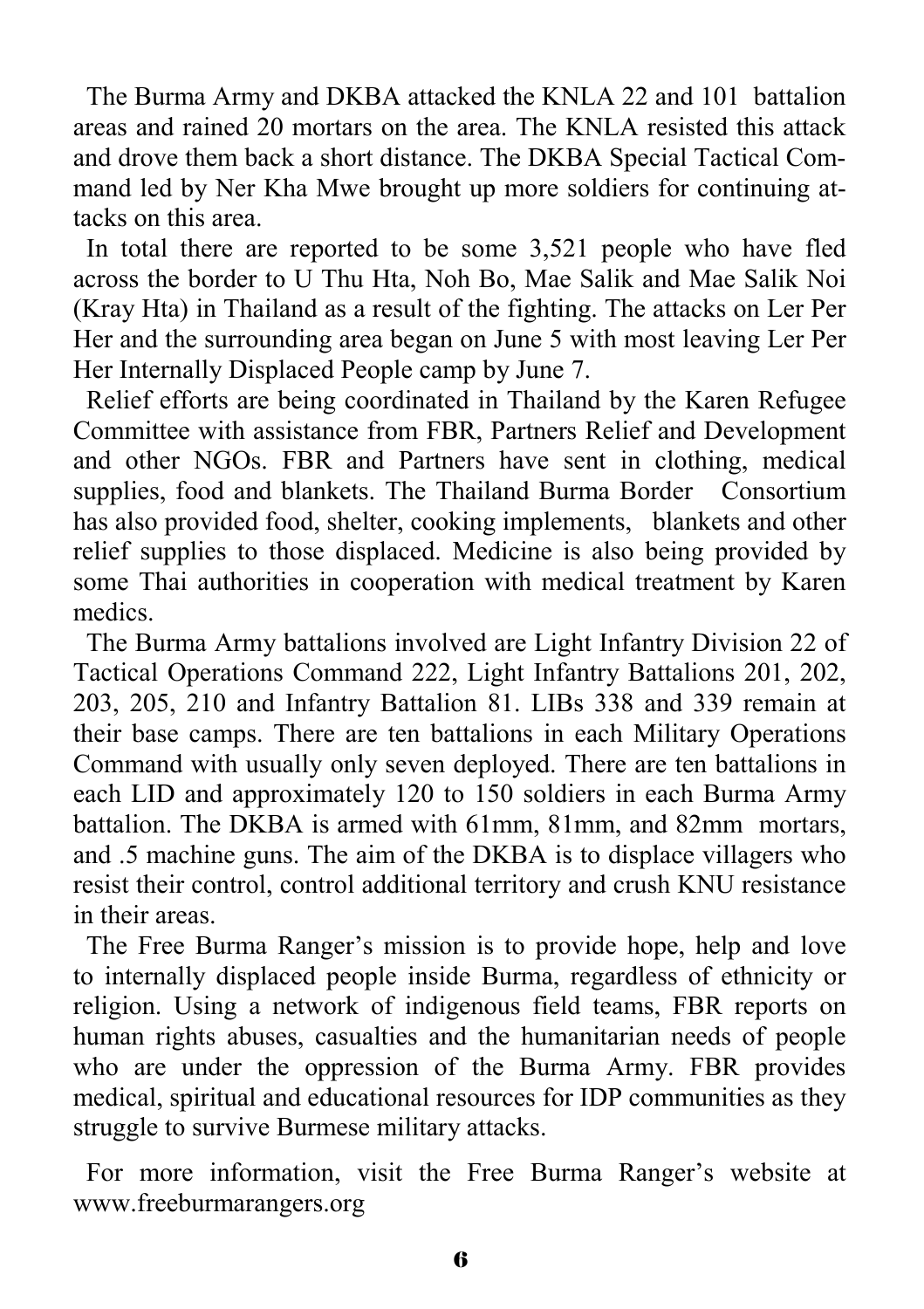### OUR 50TH WEDDING ANNIVERSARY

The 28<sup>th</sup> March, 1959, saw us married in West Croydon Congregational Church. On the  $28<sup>th</sup>$  March this year, we had our eldest son, David, and his wife, Sharon, spending the weekend with us. The following day we were joined by our youngest son, Keith, and his lady friend, Clare, along with friends, neighbours and, of course, our Church Family to help us celebrate our  $50<sup>th</sup>$  Anniversary.

Paul had very kindly agreed to let us re-affirm our Wedding Vows during the morning service at Martin Way, which proved to be a very moving experience,



not only for us, but also for those in the congregation. After the service everyone adjoined to the Coffee Lounge to share in our Celebration Cake and view our Wedding Album.



The six of us then went out for a wonderful lunch before diving to West Croydon Congregational Church so that we could stand once again, after 50 years, on the same church steps as when we had married all those years ago - another sentimental journey.

Many thanks to all who sent us cards and flowers, our house was filled with over 70 beautiful cards, many handmade, along with many flowers and roses.

Derek had a dream to celebrate this special anniversary by returning to our favourite Greek Island of Santorini.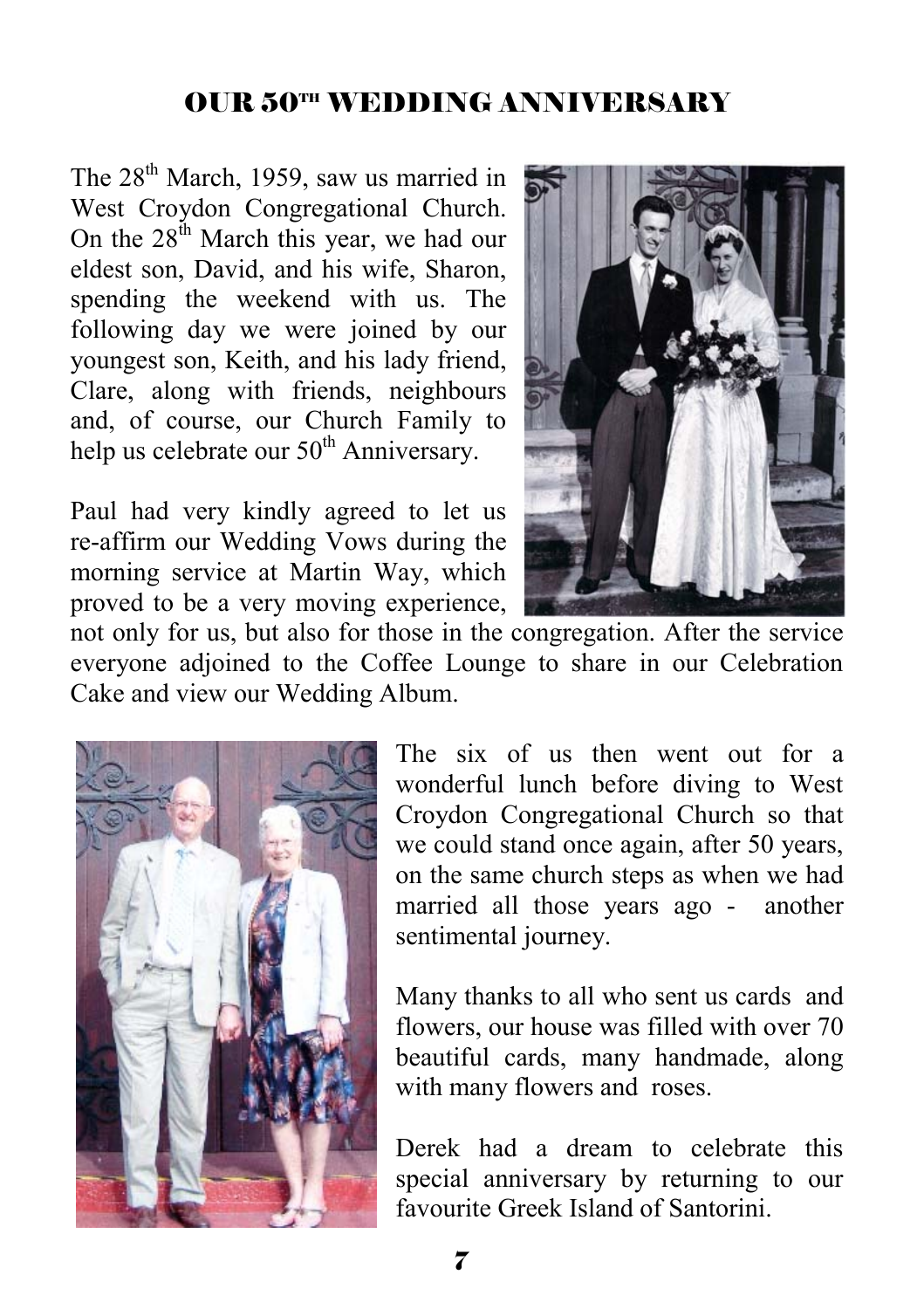

Well, we finally flew out there on the  $5<sup>th</sup>$  May, this turned out to be our  $12<sup>th</sup>$  visit to this small beautiful island. It is only 9miles x 3 wide but this volcanic island has picturesque white-washed houses and the many blue-domed Greek Orthodox Churches.

The village church in Kamari 'adopted' us way back in 1985 and even requested us to take our 'Holy Land Pilgrimage' film show out there a few years later. They even translated our English commentary into Greek. The church basement was white-washed to allow everyone to view it and the village people



donated over £200 in drachmas for our charity, Biblelands. Coincidentally when we delivered this money a couple of months later to the to the blind children at the Helen Keller Centre in Jerusalem, then driving them to Galilee for their summer camp, they stayed in the Greek Convent, so the Santorini money helped pay for their stay coincidence? - maybe!!

A week after our arrival nineteen of our family and friends flew out to join us at our party, including Derek's brother and wife from Canada. This was held in Dimitri's Taverna, where 23 of our long-standing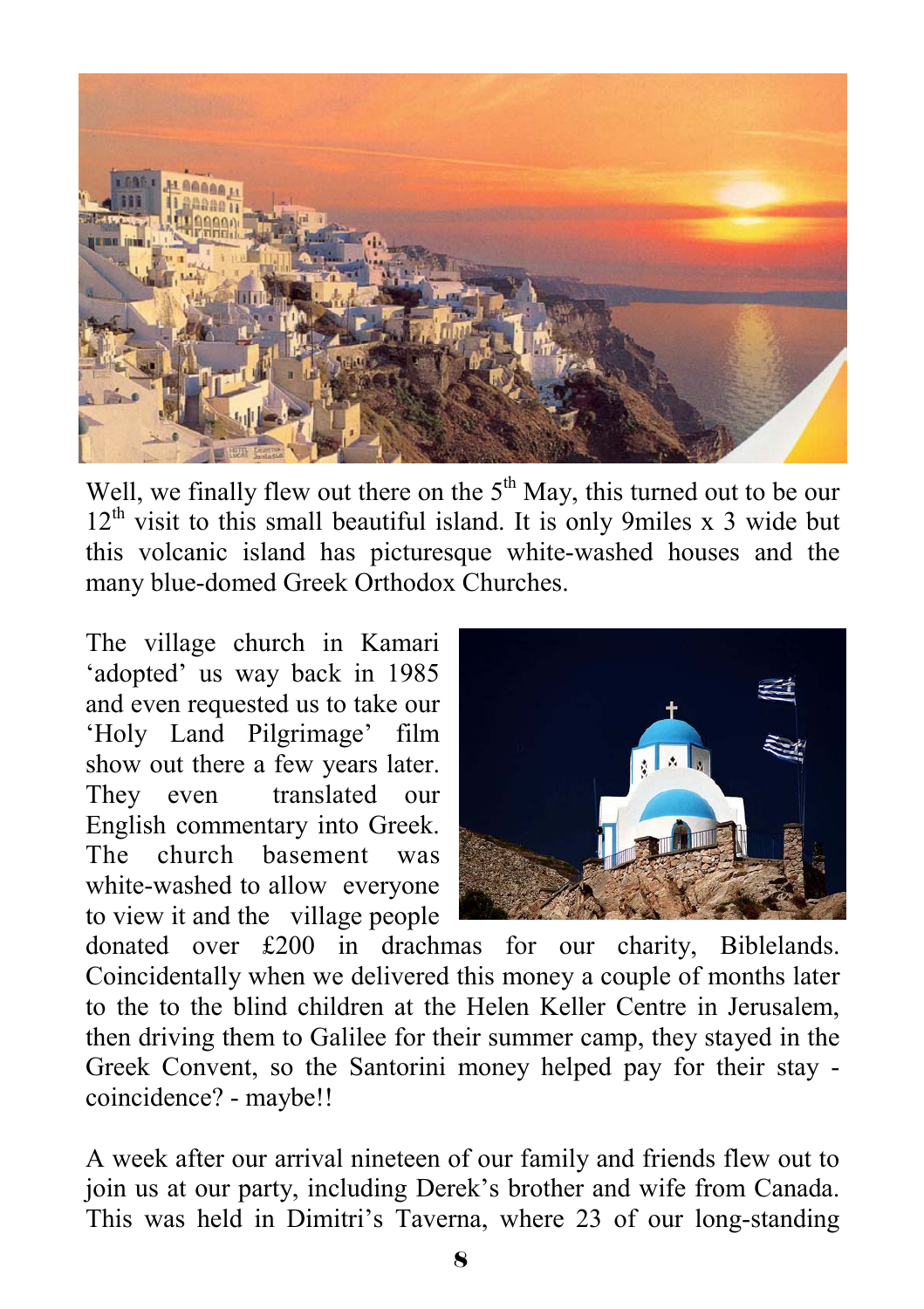Greek families came to help us celebrate with good food, wine and dancing, bringing with them more cards and presents - fantastic!

The Sunday Orthodox Service 7/10am saw Papa Yiorgus also giving us a 'Blessing/Thanksgiving' ceremony when our guests swelled the congregation. A picnic-style meal of meat and vegetables in gravy with bread and wine was served in the warm sunshine within the courtyard following the parade of three times around the church of a newly decorated Icon.

Our lives have been richly blessed in so many ways - our families, our health, our numerous foreign travels, but we are very pleased and thankful that many folk responded to our appeal for monetary donations in lieu of presents. This amounted to nearly £300 which will be passed to Biblelands, to be shared, as always, between the Helen Keller Centre for Blind Children in Jerusalem, the Cedars Capability Centre Al-Kafãat in Lebanon and the Harpes Christian Memorial Hospital in Egypt.

Finally we give thanks to God that we were blessed to live long enough to celebrate our marriage in this way. We thank Him for all that is past and trust Him for all that is to come.

 $- < 0 > -$ 

*Mary and Derek Heaton* 



In May I wrote that I was to undertake the Mary Jones Walk. I now have the chance to let you all know how I got on.

From time to time in our life journey we have what we perceive later to be nothing short of an encounter with an angel. My walking companion Joyce Nuttall introduced me to the angel Mary Thomas from Llanuwchlyn, who

accompanied us on the Mary Jones sponsored walk. She is an expert mountaineer, has a wealth of knowledge relating to the area and is more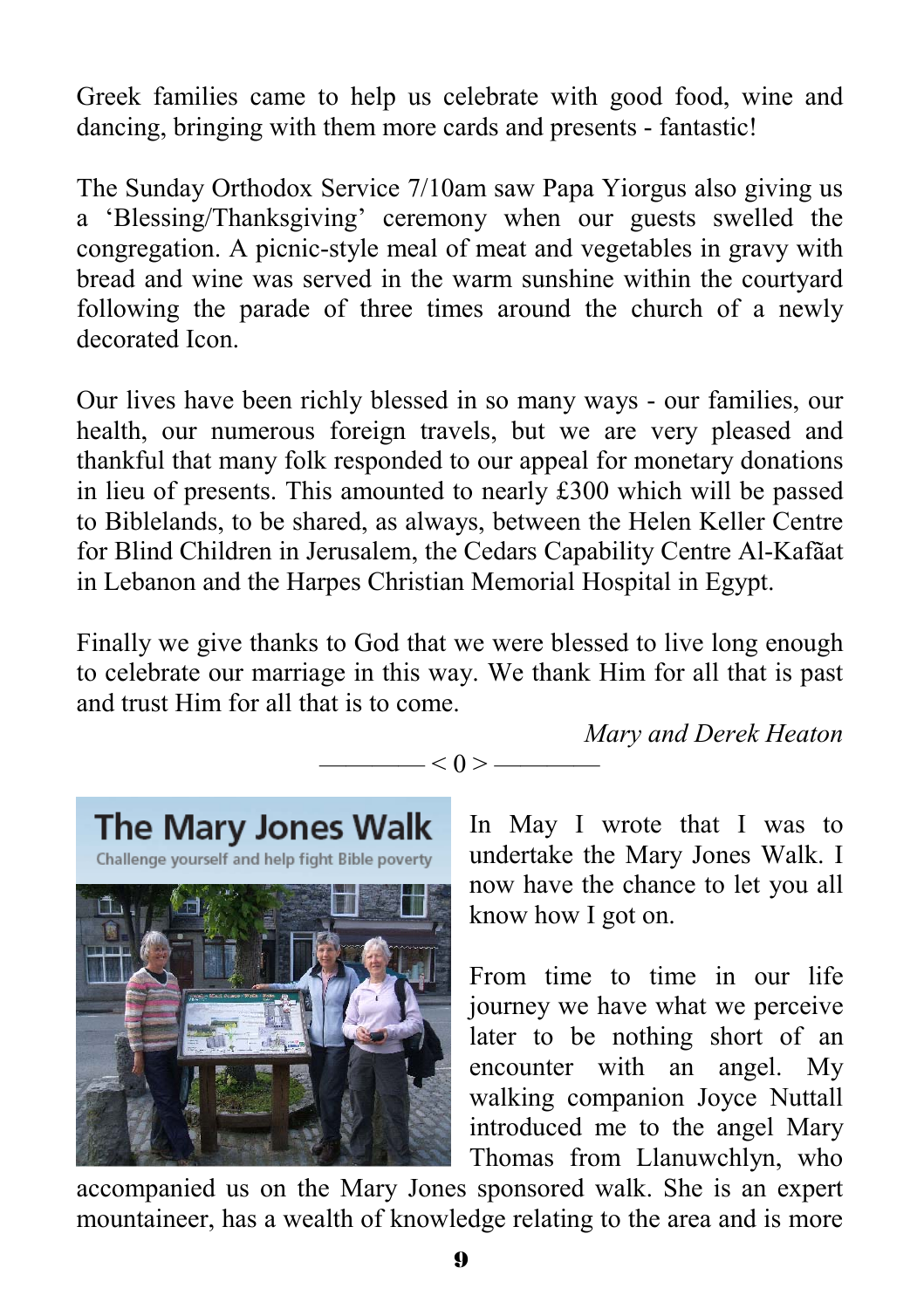than familiar with the route. Indeed she has submitted a detailed commentary which we did not have to refer to as Mary, having led several walks for the Bible Society, was just a mine of information and is known to many local people along the way, and especially the land owners who welcome walkers.



 Unlike Mary Jones who, according to the story walked the 26 miles barefoot, I was wearing shoes but my well worn boots were no longer waterproof by the end of the first day and since we had crossed streams which were swollen from the overnight rain, my soggy socks and squelching strides illustrated that it is not an

easy journey now, let alone for a barefoot 15 year old in 1800. Many people from the Llanfihangel area were used to walking to Bala towards the end of the 1700s. They would go to listen to sermons or to attend preaching festivals. The winter of 1799 in Meirionydd was very hard and most of the sheep in the area died in snow drifts. It froze until the end of June, with torrential rain in July so that many of the crops failed.

 Mary Thomas has been instrumental in preparing the six information boards and leaflets illustrating the route appropriately divided into five sections. The biblical verse on each board aptly described the majestic scenery at various viewpoints and may have conveyed young Mary Jones' thoughts along the way, as, without a bible she would have memorised these verses.

The journey began with *'Direct my footsteps according to your word- Psalm 119:133' .* From Minffordd to Brithdir- *'I will lift up mine eyes unto the hills'* because one cannot fail to notice Cadair Idris and Aran Fawddwy mountain ranges. Leaving the

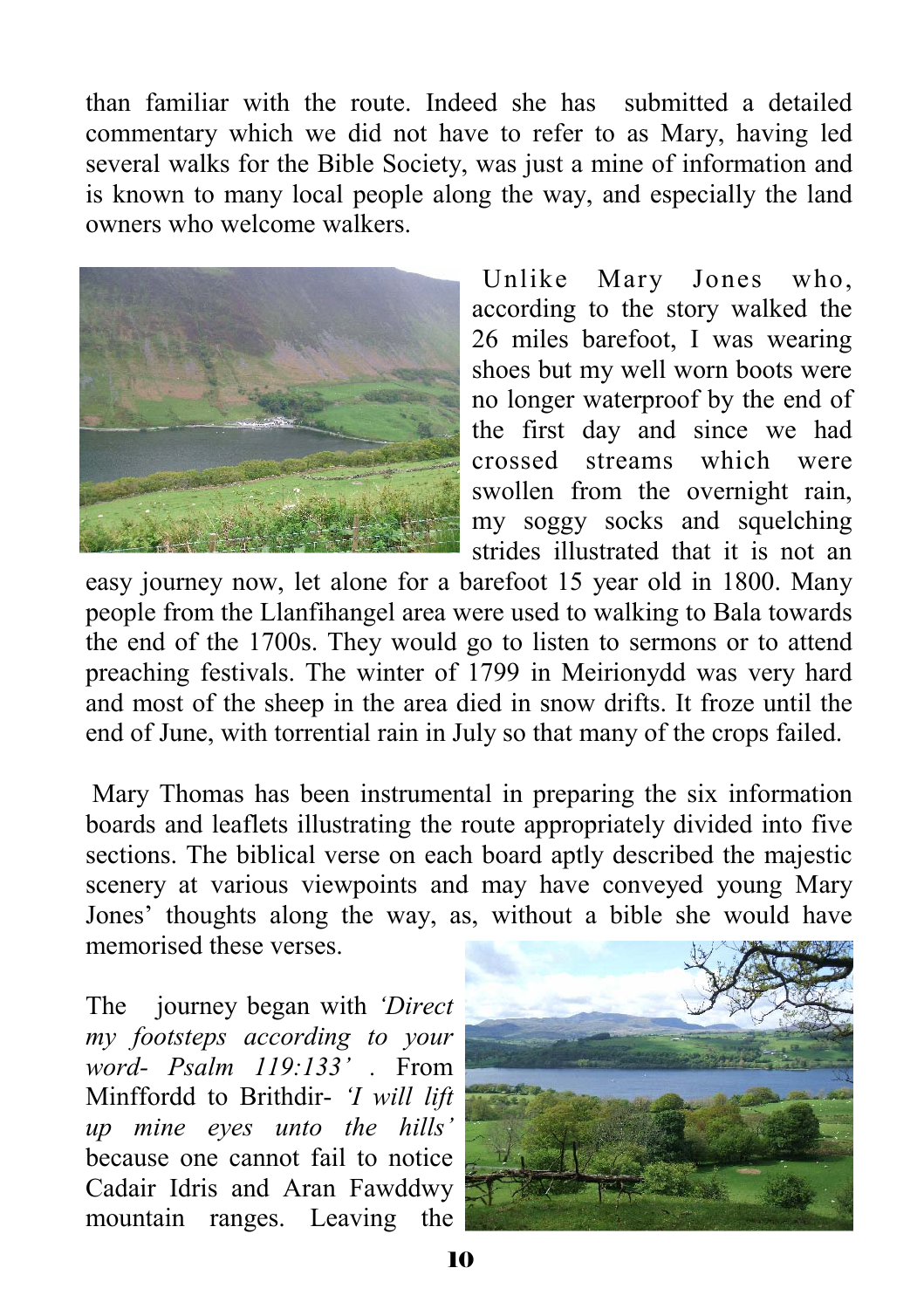Brithdir area at section 3 to Rhydymain (which was the location in the early 1950s of Richard Burton's first film, "The Last Days of Dolwyn"), the verse *'Before the mountains were born or you brought forth the earth and the world, from everlasting to everlasting you are God'* was a reminder of how small we are when compared to our Creator's greatness.

Our  $2<sup>nd</sup>$  day we left the valley with frequent stiles and streams and the Quaker country to forests, fields and the inevitable conversations when crossing through farmyards. By late morning we got our first glimpse of Bala lake, and knowing that the finishing post was in sight gave us a psychological boost. '*The mountains and the hills will burst into song before you, and all the trees of the fields will clap their hands, Isaiah 55:12b'* Mary Jones must have quickened her pace too when she got nearer to accomplishing her dream of owning her own bible.

 My Ghanaian friends were most interested on hearing that Joyce and I were going to be walking the 26 mile Mary Jones route to raise money to buy bibles for bible study groups in Kenya. They recalled that during their school years they were presented with a bible and on the first page was a picture of the 15 year old and her story. I had to admit to them that sadly I have met a lot of Welsh people who have never heard of Mary Jones, but it was heartening to hear that Thomas Charles' vision that ' Beibl i bawb o bobl y byd'



'A Bible to all the people of the world' has been realised at least in parts of Ghana.

 At the time of writing £700 has been raised to buy bibles for Kenya. My sincere thanks to all who sponsored me; the money will enable the Bible study groups to get materials e.g. DVDs to educate and reach young people. The walk was invigorating as well as challenging, a chance to smell the flowers and hear the cuckoo after many years! I would certainly do it all again and recommend it highly. Give it a go! You never know, you may even 'entertain angels unaware'!

*Gwen Wildman*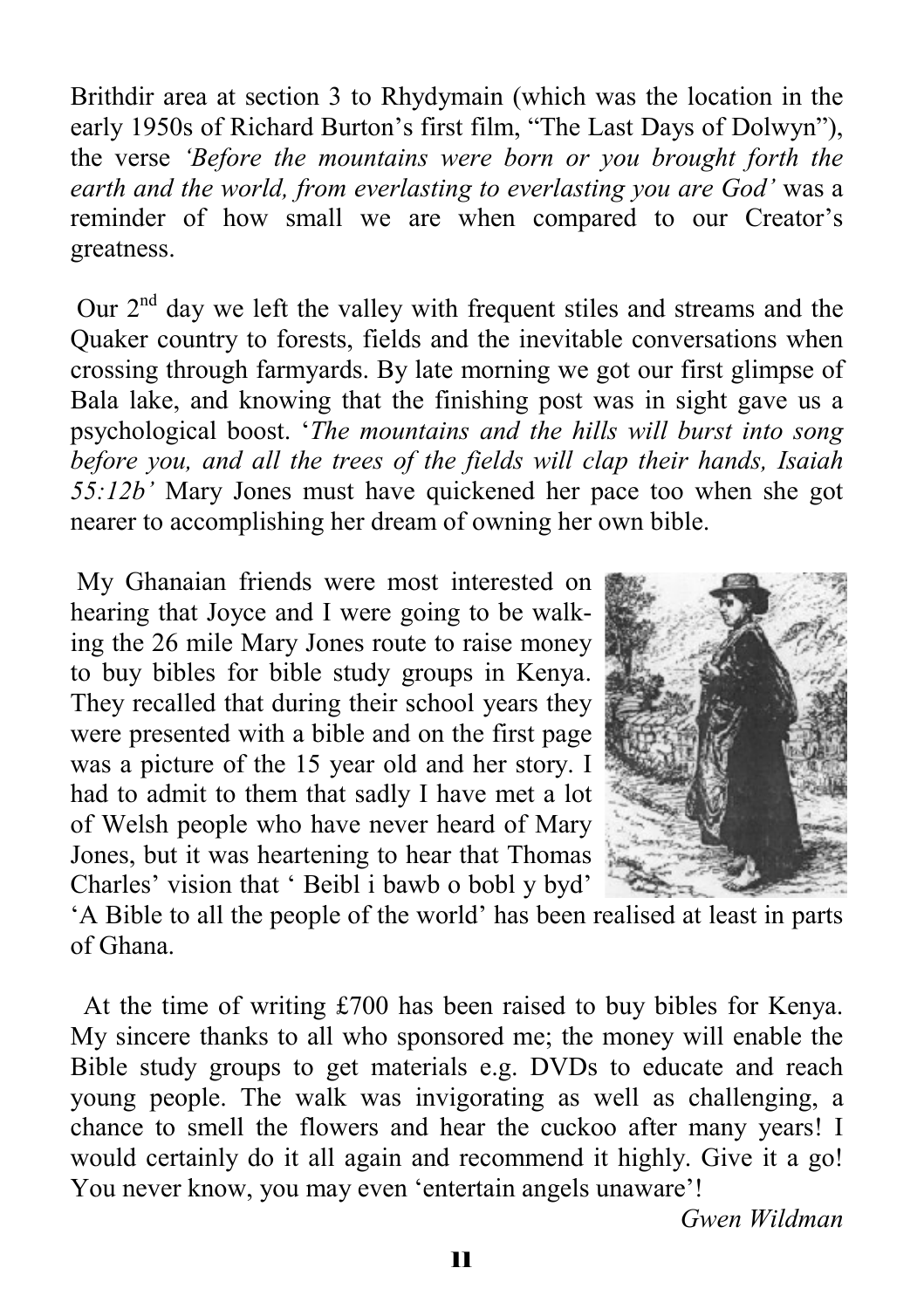#### PUZZLE CORNER

As Summer is here we have a puzzle and a colouring picture for you!

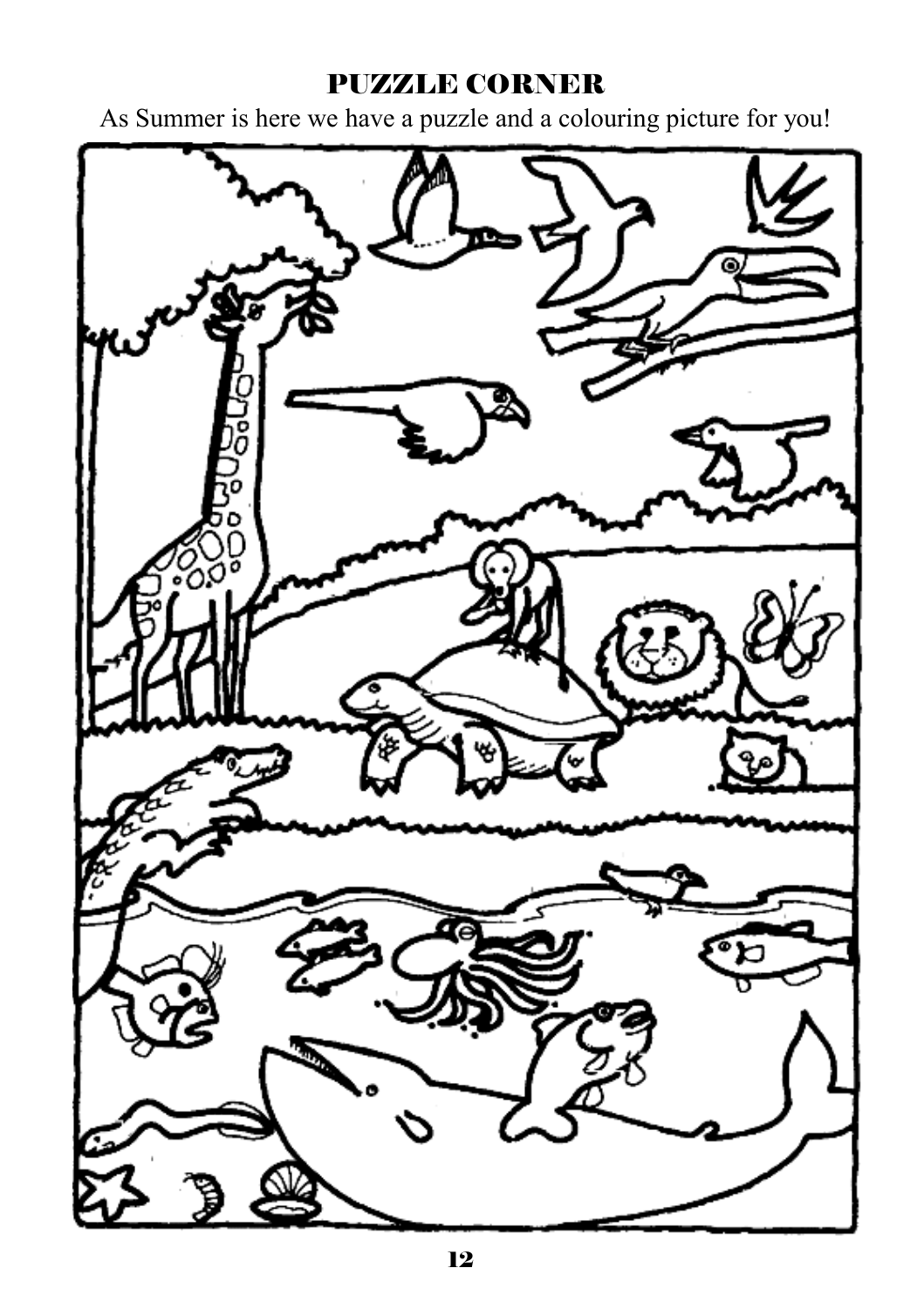There are 10 differences between these two pictures. See if you can find them all before colouring the pictures!

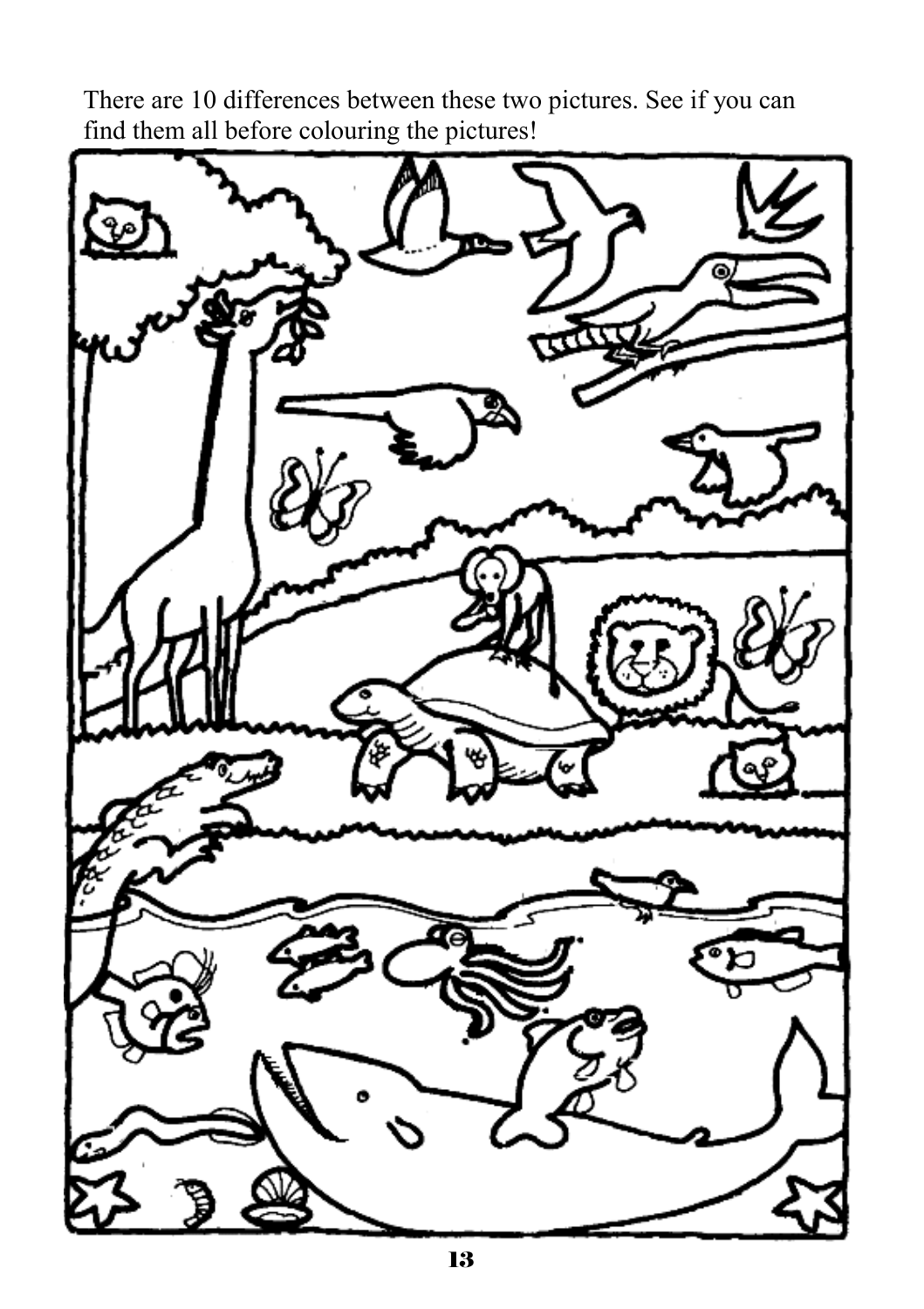

### **CHURCH DIARY**

| Tue      |    | $1 \t10-12$ noon    | Coffee and Chat                                                          |
|----------|----|---------------------|--------------------------------------------------------------------------|
|          |    | $8.00 \text{ pm}$   | Time for Prayer                                                          |
| Sat      | 4  | $7.30 \text{ pm}$   | <b>RAFIKI Trust Summer Concert</b>                                       |
| Sun      | 5  | $10.00$ am          | Breakfast followed by All Age Worship<br>led by Platform $10\frac{3}{4}$ |
| Tue      |    | 7 10.30am-noon      | Coffee and Chat                                                          |
|          |    | $8.00 \text{ pm}$   | Time for Prayer                                                          |
| Fri      | 10 | $12.30 \text{ pm}$  | Luncheon Club                                                            |
| Sun      | 12 | $10.30$ am          | Morning Service led by David Eagle                                       |
|          |    | $3.00 - 5.00$ pm    | Afternoon Tea in support of Crisis in Burma                              |
|          |    | Tue 14 10.30am-noon | Coffee and Chat                                                          |
|          |    | $8.00 \text{ pm}$   | Time for Prayer                                                          |
| Sun $19$ |    | $10.30$ am          | Communion Service led by Rev Paul Timmis                                 |
|          |    | Tue 21 10.30am-noon | Coffee and Chat                                                          |
|          |    | $8.00 \text{ pm}$   | Time for Prayer                                                          |
|          |    | $7.30 \text{ pm}$   | Men's Supper Club - Travels in Peru -<br>Pauline Riley                   |
| Fri      | 24 | $12.30 \text{ pm}$  | Luncheon Club                                                            |
| Sun $26$ |    | 10.30 am            | Morning Service led by Laura Cockram                                     |
|          |    | $6.30 \text{ pm}$   | Communion Service led by Rev Paul Timmis                                 |
|          |    | Tue 28 10.30am-noon | Coffee and Chat                                                          |
|          |    | 8.00 pm             | Time for Prayer                                                          |

*Please refer to the Website (www.martinway.org.uk) or Weekly Notice Sheet for any additional information*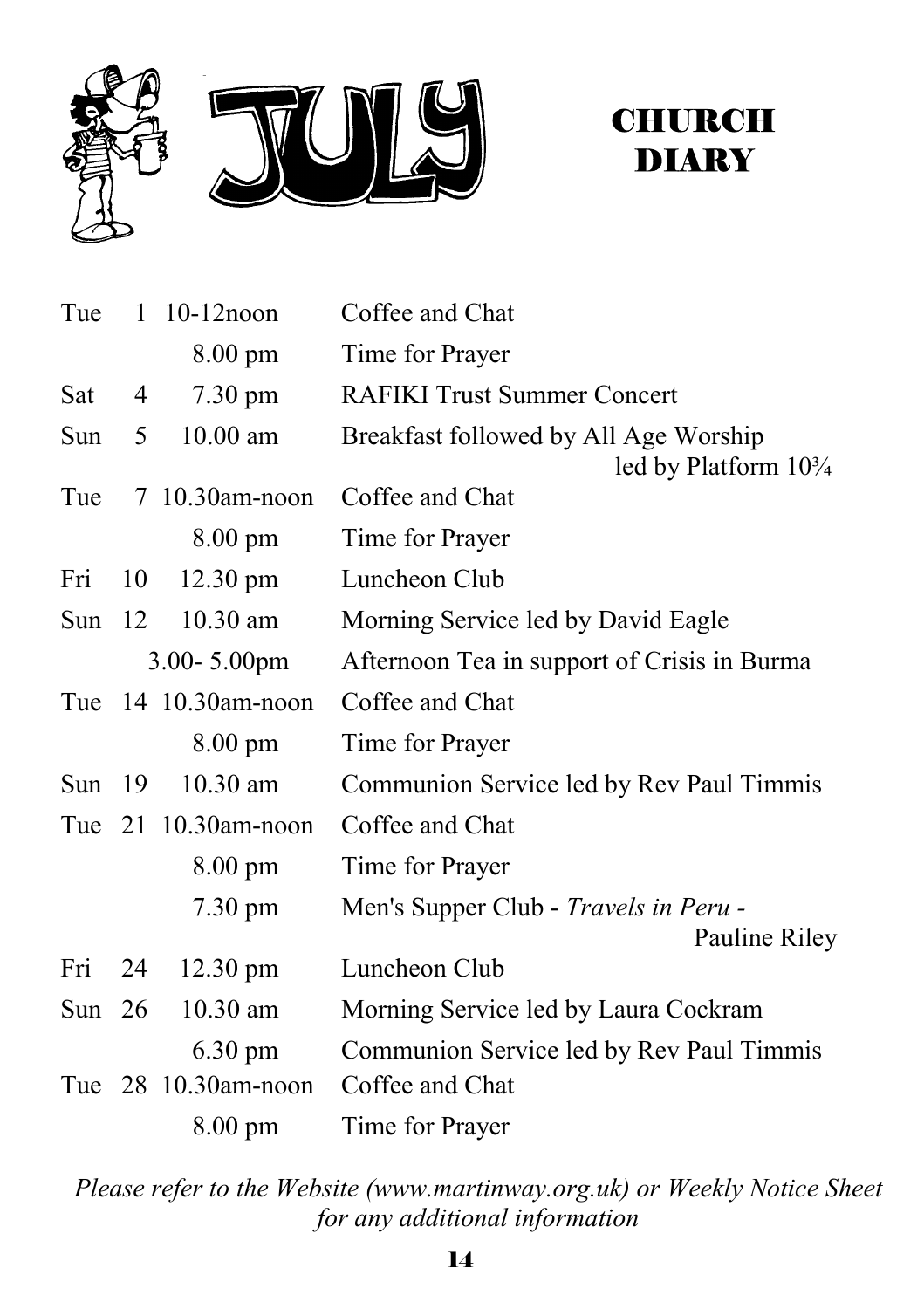



| Sun      | 2 | $10.30$ am              | Morning Worship led by Tony Loft         |
|----------|---|-------------------------|------------------------------------------|
|          |   | Tue $4 \t10.30$ am-noon | Coffee and Chat                          |
|          |   | $8.00 \text{ pm}$       | Time for Prayer                          |
| Sun      | 9 | 10.30 am                | Communion Service led by Rev Paul Timmis |
|          |   | Tue 11 10.30am-noon     | Coffee and Chat                          |
|          |   | $8.00 \text{ pm}$       | Time for Prayer                          |
| Sun $16$ |   | $10.30$ am              | Morning Service led by Dr Arthur Miller  |
|          |   | $6.30 \text{ pm}$       | Communion Service led by Rev Paul Timmis |
|          |   | Tue 18 10.30am-noon     | Coffee and Chat                          |
|          |   | $8.00 \text{ pm}$       | Time for Prayer                          |
| Sun $23$ |   | $10.30$ am              | Morning Service led by Rev Paul Timmis   |
|          |   | Tue 25 10-12 noon       | Coffee and Chat                          |
|          |   | $8.00 \text{ pm}$       | Time for Prayer                          |
| Sun $30$ |   | $10.30$ am              | Morning Service led by Brenda Cannon     |
|          |   |                         | $-\infty$ < () > $-\infty$               |

We wish all of those who celebrate a birthday

during these months a very

## *Happy Birthday*

and especially to: **Jessica Haze on 26th July Emily Bacon on 5th August Rebecca Smith on 11th August**